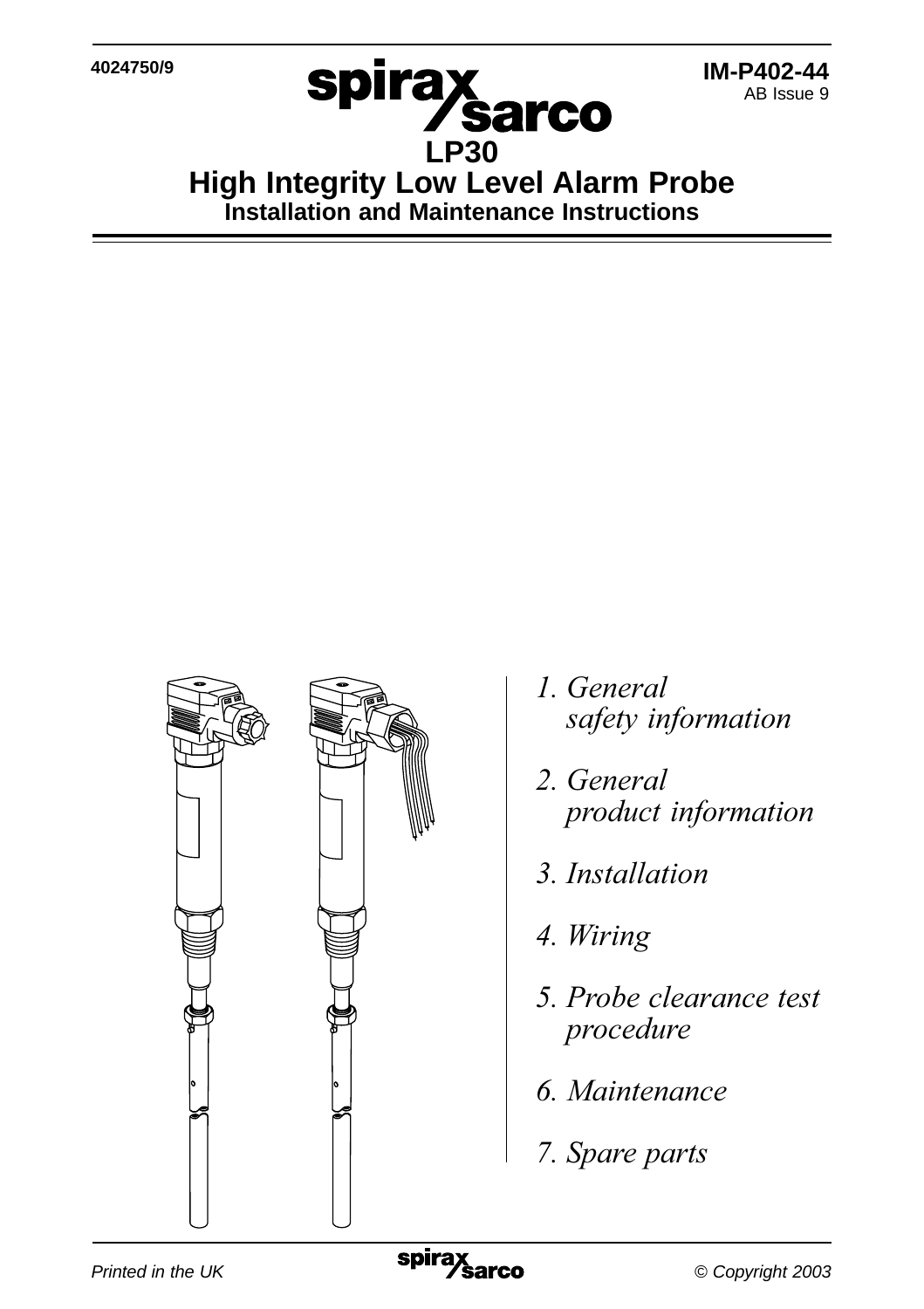## 1. General safety information

**Your attention is drawn to Safety Information Leaflet IM-GCM-10, as well as to any National or Regional regulations.**

**The boiler must be depressurised and vented to atmosphere before installation of the probe. Wherever possible the boiler manufacturer should be consulted for advice on the working and alarm water levels.**

**Under certain circumstances the water level in a boiler can be different to that shown in the gauge glass.**

**Separate literature is available from Spirax Sarco on this subject.**

**Do not install the probe outdoors without additional weather protection.**

**Drain/vent holes must be kept clear - do not cover.**

## 2. General product information

### **2.1 General description**

The Spirax Sarco LP30 level probe is used with the Spirax Sarco LC3000 level controller to provide a high integrity, self-monitoring low level alarm signal, usually in a steam boiler. It consists of a probe body with a removable cable socket, and a separate screw-on probe tip. The tip is retained with a roll pin, and held in place with a lock-nut. Two level probes and controllers are normally installed on each boiler to provide two independent low alarms. In many countries this provides first low alarm and second low alarm. The probe is suitable for boiler pressures of up to 32 bar g (464 psi g).

### **2.2 Available tip lengths mm (inches)**

500 (19.7), 1000 (39.4) and 1500 (59).

### **2.3 Limiting conditions**

| Nominal pressure rating        | <b>PN40</b>     |                        |
|--------------------------------|-----------------|------------------------|
| Maximum boiler pressure        | 32 bar q        | (464 psi g)            |
| Maximum temperature            | $239^{\circ}$ C | $(462^{\circ}F)$       |
| Hydraulic pressure test        | 60 bar g        | $(870 \text{ psi } q)$ |
| Maximum ambient temperature    | $70^{\circ}$ C  | (158°F)                |
| Maximum probe cable length     | 50 metres       | (164 ft)               |
| Cable socket protection rating | IP65            |                        |

## **2.4 How the LP30 works**

The probe has a level sensing tip (probe tip) and a comparator tip. The earth return path is via the body connection.

Under normal operating conditions, the probe tip is immersed, and the resistance to earth is low. When the water level drops below the probe tip the resistance to earth becomes high, causing the controller to give a low level alarm signal.

The comparator tip compensates for any leakage to earth caused by scale, dirt, or internal moisture, ensuring a low water alarm signal even under adverse conditions.

A DIN 43650 cable socket is supplied with each unit and is provided with a Pg 11 cable gland, or, for the UL/FM version, a **½**" NPT conduit thread adaptor with four flying leads.

**WARNING: It is essential that the probe tip does not touch any part of the boiler. Standards require that the tip is at least 14 mm (") from the protection tube, and this must be checked when the probe is installed. See Section 5, 'Probe clearance test procedure'.**

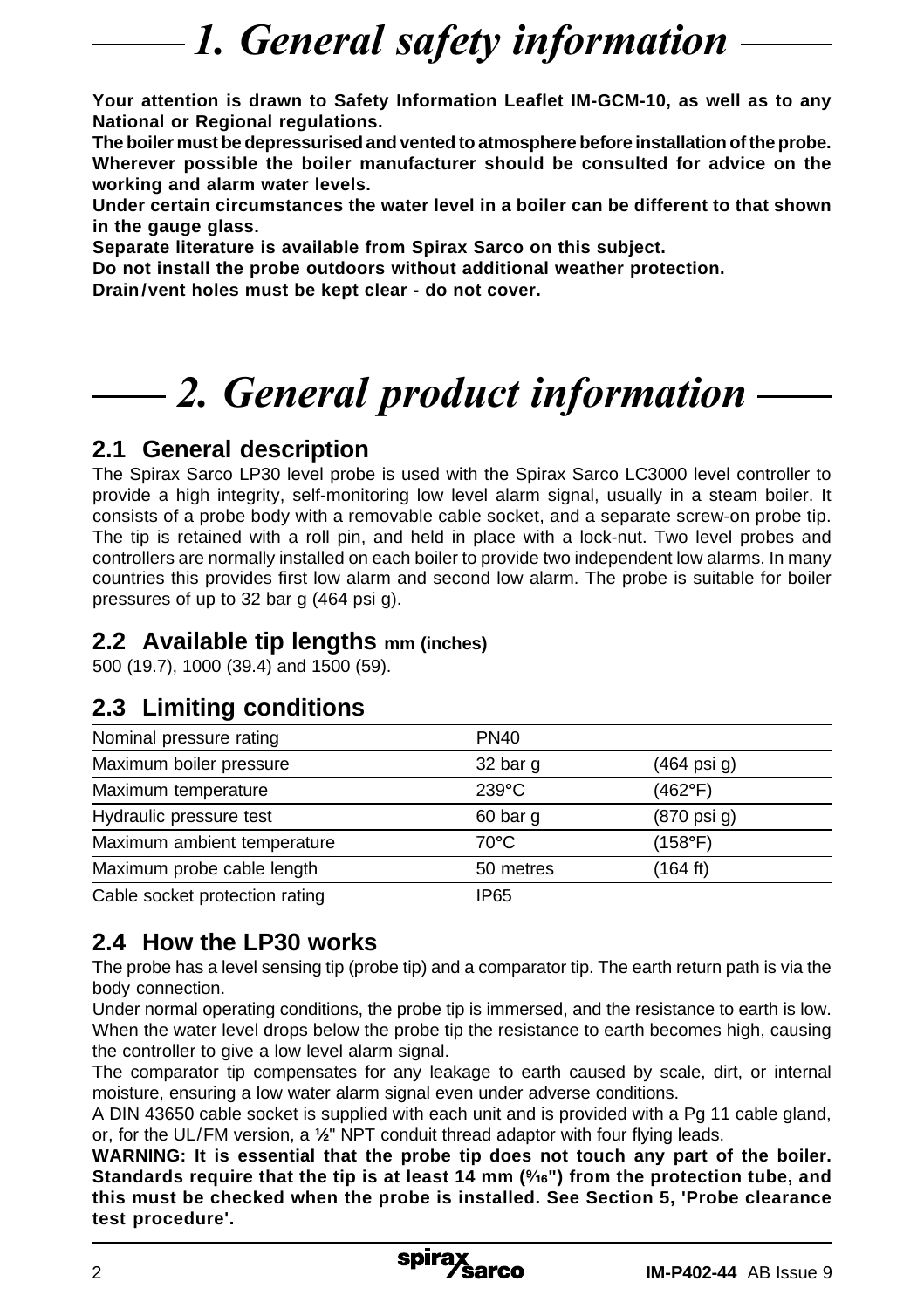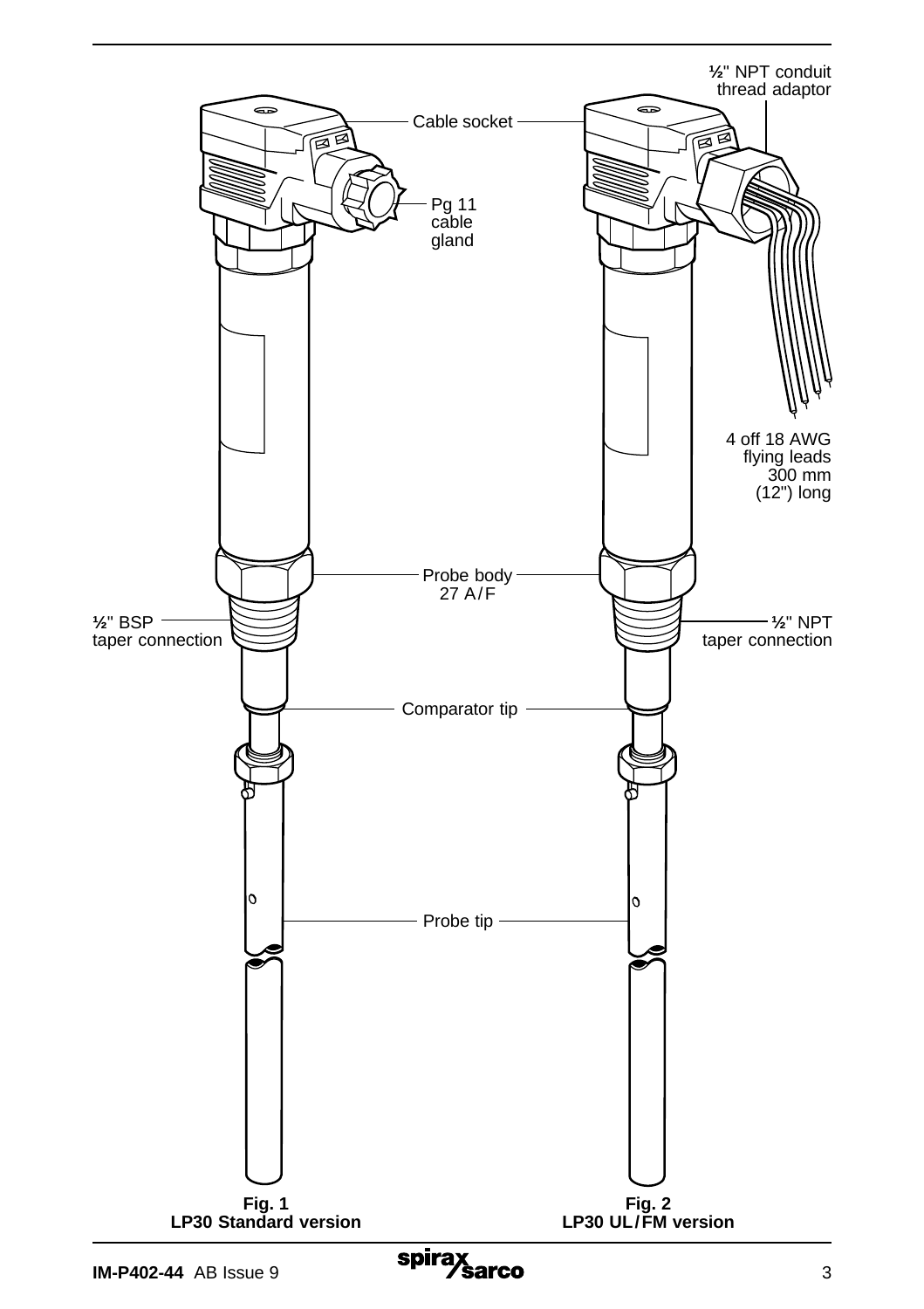## 3. Installation

#### **Before proceeding with any installation or maintenance read Section 1, 'General safety information'.**

When the probe is to be installed in the boiler, ensure it is positioned at least 1 metre (39") from any safety valve or steam take-off, as increased localised water levels may occur.

## **3.1 Deciding on the low alarm levels**

In most shell boilers the water will 'swell' when it is firing, such that the actual water level will be higher than the level shown in the gauge glass. In practice this can be up to 50 mm (2") in very large boilers reducing to about 10 mm  $(36")$  in smaller ones. We recommend, therefore, that the second low level alarm should be well above the bottom of the gauge glass when the boiler is cold, as this will reduce when the boiler is firing. The first low level alarm may be 20 mm (**¾**") above second low level alarm (see Fig. 3). Wherever possible the boiler manufacturer should be consulted for advice on the working and alarm water levels.





### **3.2 Protection tube**

The probe must be installed in a protection tube when used for low level alarm in a steam boiler. The protection tube provides a relatively steady water level, shielding the probe from the turbulence in the boiler. Two separate protection tubes must be provided, one for the first low level alarm and one for the second low level alarm. A typical protection tube is shown in Fig. 4. Dimensions and construction may be varied to suit the application, but a tube of at least 80 mm (3") diameter is recommended.

Flange lagging is recommended, particularly on larger boilers or boilers with a working pressure over 10 bar g (145 psi g). Do not lag the probe.

#### **Do not cover vent and drain holes on the body.**

**Note:** When making flanged or screwed joints, ensure that excess jointing compound does not enter the boiler.

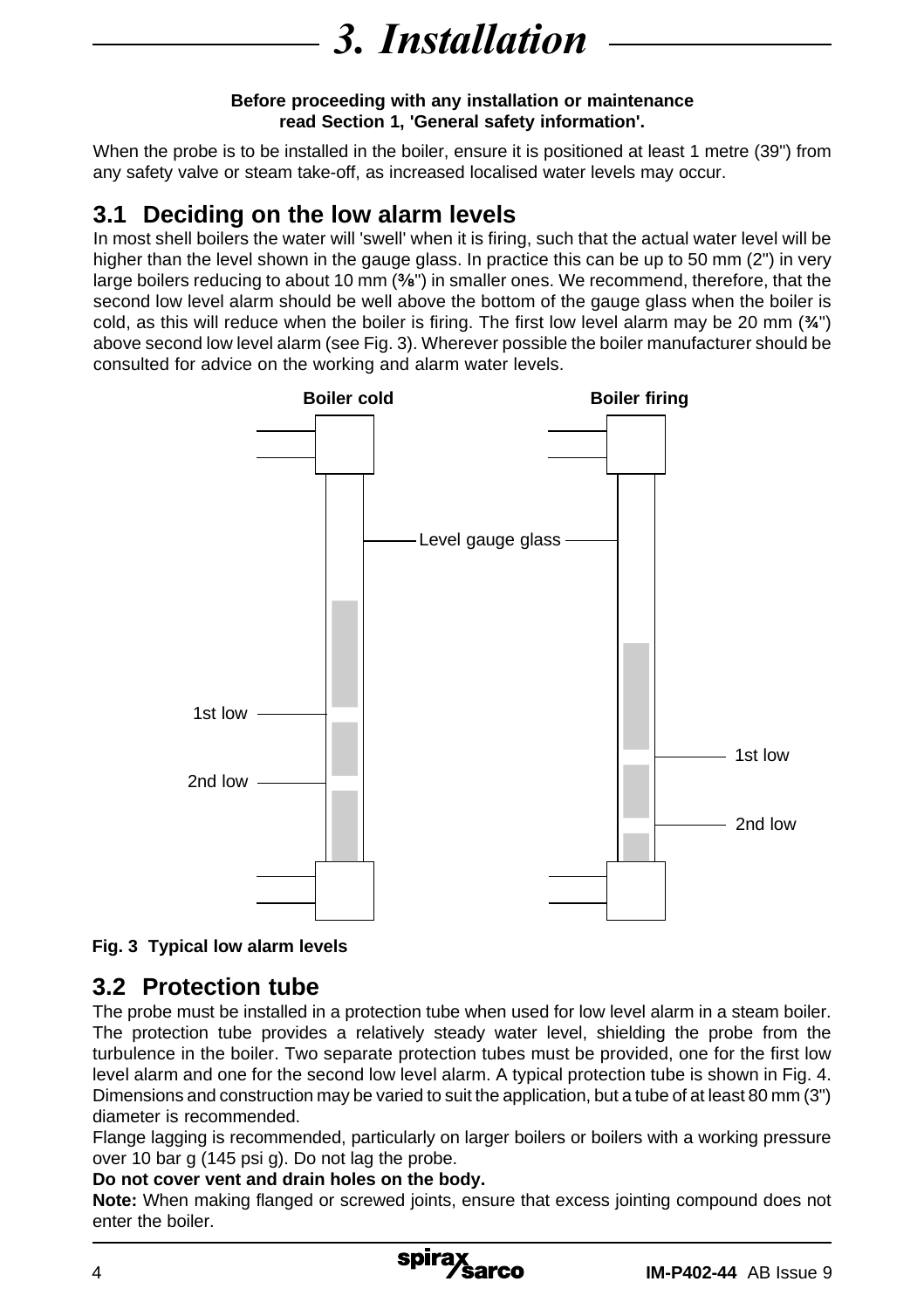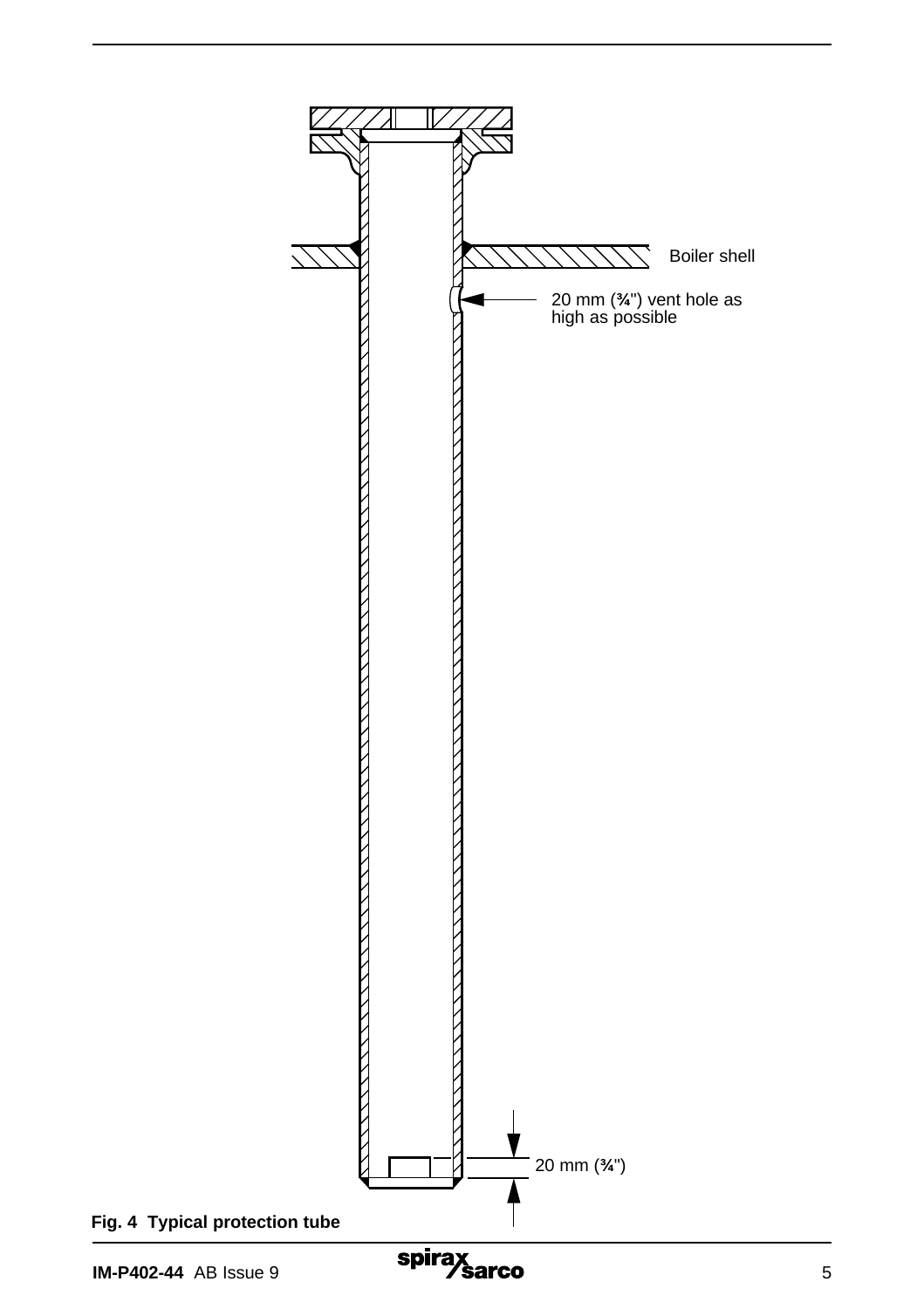## **3.3 Cutting the probe tip**

The probe is normally installed vertically, but for probe tip lengths up to 500 mm (20") it may be inclined by up to 45**°** from the vertical. The low alarm switching level is at the extreme end of the probe tip, which is cut to length to give the required alarm level.

#### **LP30 probe tips are retained by a thread, pin and lock-nut:**

- **-** Earlier probes were retained by two pins only.
- **-** A compatable tip is available to special order.

For existing installations, it is important to check which type of connection is used before cutting the probe tip to length.

### **3.3.1 Procedure for cutting threaded tip (current type):**

- **-** Screw the lock-nut onto the probe fully, but do not tighten it at this stage.
- **-** Use an M6 spanner on the flats of the probe tip connector to prevent it rotating.

#### **WARNING: If the threaded end of the connector is allowed to rotate in the probe body, the internal wiring will be damaged.**

- **-** Screw the probe tip onto the probe until the hole in the probe lines up with the bottom of the slot in the probe tip (see Fig. 5).
- **-** Support the assembly and tap in the retaining pin until an equal length protrudes from each side of the probe tip.
- **-** Tighten the lock-nut onto the probe tip (5-7 N m, 4-5 lbf ft).
- **-** Ensure the boiler water is at the required low alarm level.
- **-** Mark a line down the length of the probe tip using a water-soluble felt pen.
- **-** Temporarily fit the probe and tip to the boiler (**½**" BSP taper for standard LP30 and **½**" NPT for UL/FM versions), hand tight, without using PTFE tape.
- **-** Remove the probe and note the point at which the ink is dissolved by the water.
- **-** Use a fine hacksaw to cut the probe tip to this length (see Fig. 6).
- **-** De-burr tip.
- **-** Carry out the probe clearance test procedure (see Section 5, 'Probe clearance test procedure', page 10) and record the results.

**Note:** A chart is provided on page 13 for recording this data.

#### **3.3.2 Procedure for cutting two-pin tip (earlier type):**

- **-** Ensure the boiler water is at the required low alarm level.
- **-** Fit probe tip to probe body and align locating holes.
- **-** Support the assembly and tap in the two retaining pins until an equal length protrudes from each side of the probe tip.
- **-** Mark a line down the length of the probe tip using a water-soluble felt pen.
- **-** Temporarily fit the probe and tip to the boiler (**½**" BSP taper for LP30 and **½**" NPT for UL/FM versions), hand tight, without using PTFE tape.
- **-** Remove the probe and note the point at which the ink is dissolved by the water.
- **-** Use a fine hacksaw to cut the probe tip to this length (see Fig. 6).
- **-** De-burr tip.
- **-** Carry out the probe clearance test procedure (page 10) and record the results (pages 12 and 13).

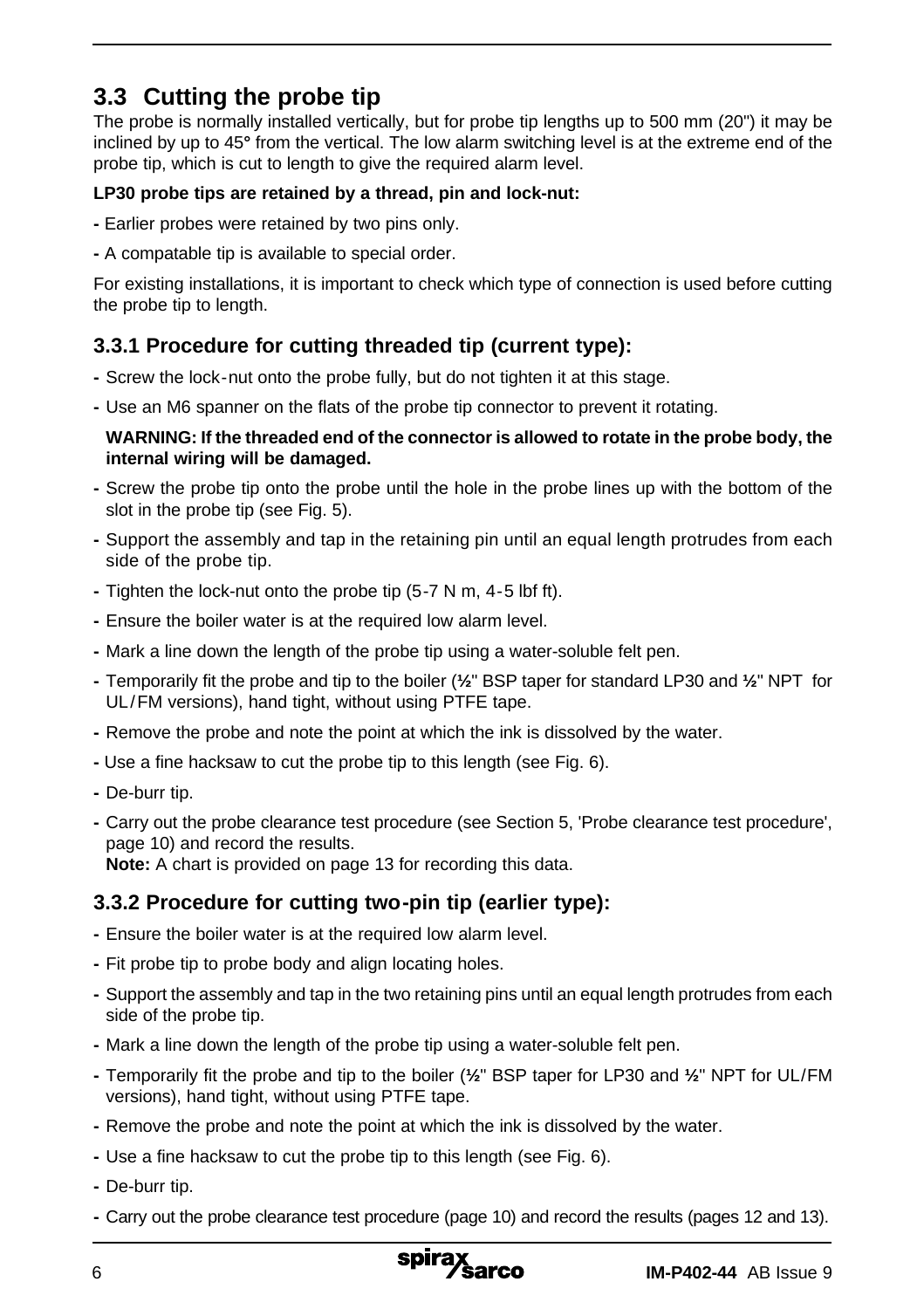

#### **3.3.3 Install the probe as follows:**

- **-** Ensure both male and female threads are in good condition.
- **-** Use up to three turns (no more) of PTFE thread sealing tape on the probe thread. **WARNINGS: Do not use excessive tape. Do not use paste type jointing compound.**
- **-** Fit and tighten the probe by hand initially
- **-** Use a suitable spanner to tighten the probe. Under no circumstances use a pipe wrench.
- **-** Due to the nature of a taper/parallel joint it is not possible to recommend tightening torque figures.
- **-** Do not overtighten there should always be visible thread on the probe.
- **Note:** The probe thread will not 'bottom out' (i.e. probe body hexagon contacts the face of the female screwed connection), unless there is excessive wear or an out-of-tolerance female thread, in which case it will be necessary to replace or re-work the flange or connection.

#### **3.3.4 Subsequent removal and refitting:**

#### **WARNING: Ensure boiler or vessel is depressurised and vented to atmosphere before attempting to unscrew or remove the probe.**

- **-** Always use the correct size spanner not a pipe wrench.
- **-** Inspect male and female threads for signs of damage, which may have occurred through overtightening, leading to torn threads or even localised cold welding (galling/picking up).
- **-** If damage has occurred replace the probe.

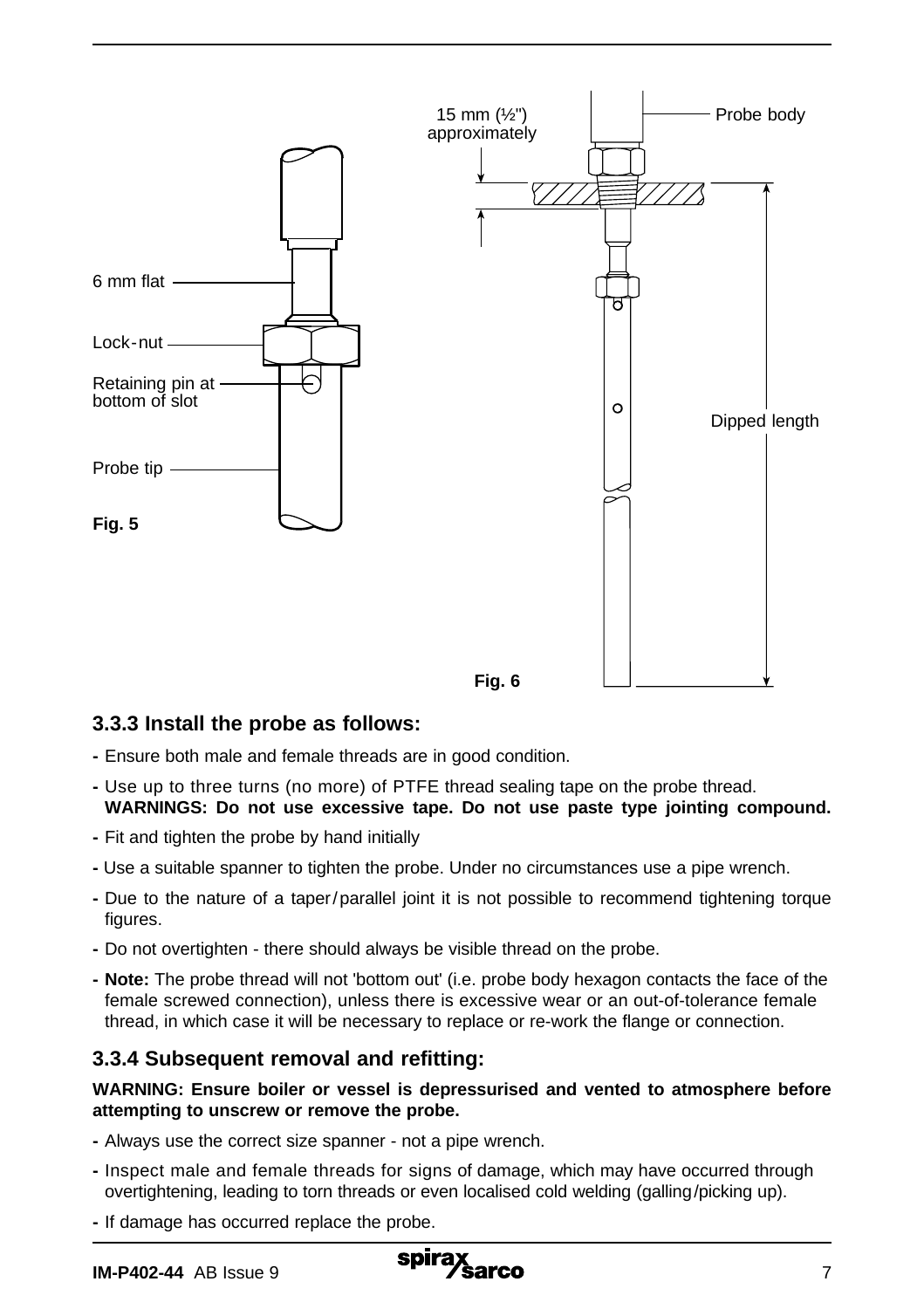

Refer to the relevant controller documentation/wiring diagram for full information, including screen connection details.

Cabling should be installed in accordance with BS 6739 - Instrumentation in Process Control Systems: Installation design and practice or local equivalent. For US and Canadian installations the probe must be wired in accordance with the National and Local Electrical code (NEC) or the Canadian Electrical code (CEC). Wiring should be carried out using 4 core, 1 mm**²** (18-16 AWG), high temperature screened cable, with a maximum length of 50 metres (165 ft). Pirelli FP 200 or Delta Crompton Firetuf OHLS are two suitable types for the standard LP30. For the UL/FM version, Class 1 screened cable with a suitable temperature rating (75**°**C/167**°**F minimum) must be used to connect the terminal box to the controller.

Ensure that sufficient cable length is provided to allow removal of the cable socket and to ensure that no strain is placed on the unit.

To unplug the cable socket, remove the central screw.

**Note: To provide environmental protection the probe is supplied with a gasket between the cable socket and the probe connector. To maintain environmental integrity, ensure the gasket is always present when reconnecting cable socket and that all contact surfaces are clean and undamaged.**

To gain access to the connector block within the cable socket, remove the central screw and withdraw the hinged cover.

#### **The connector block on the standard LP30 maybe rotated in 90° steps to facilitate wiring:**

**-** Remove the retaining screw and withdraw socket.

**-** Remove connector block and reposition as required.

**Note: It is not possible to rotate the connector block on the UL/FM version.**



**Fig. 7 View of connector block removed from cable connector**

#### **UL / FM version**

The socket is supplied with four 18 AWG, 300 mm (12") long colour coded flying leads. These are to be cut to length and connected to a suitable metal terminal box. A length of flexible metal conduit is required between the probe and the terminal box to provide environmental protection and easy electrical connection. The cable socket is provided with a **½**" NPT conduit adaptor for this purpose.

#### **WARNING:**

**The flying leads supplied with the probe are rated to 221°F (105°C). This temperature rating must not be exceeded.**

**The flexible conduit and terminal box are not to incorporate any other control wiring as this may damage or reduce the performance of the product.**

**It is not possible to rotate the cable socket in 90° steps, as with the non-listed LP30. To do so may damage the internal wiring.**

**Ensure that any condensation which might build up in the conduit network is prevented from accumulating in the probe cable connector and terminal box.**

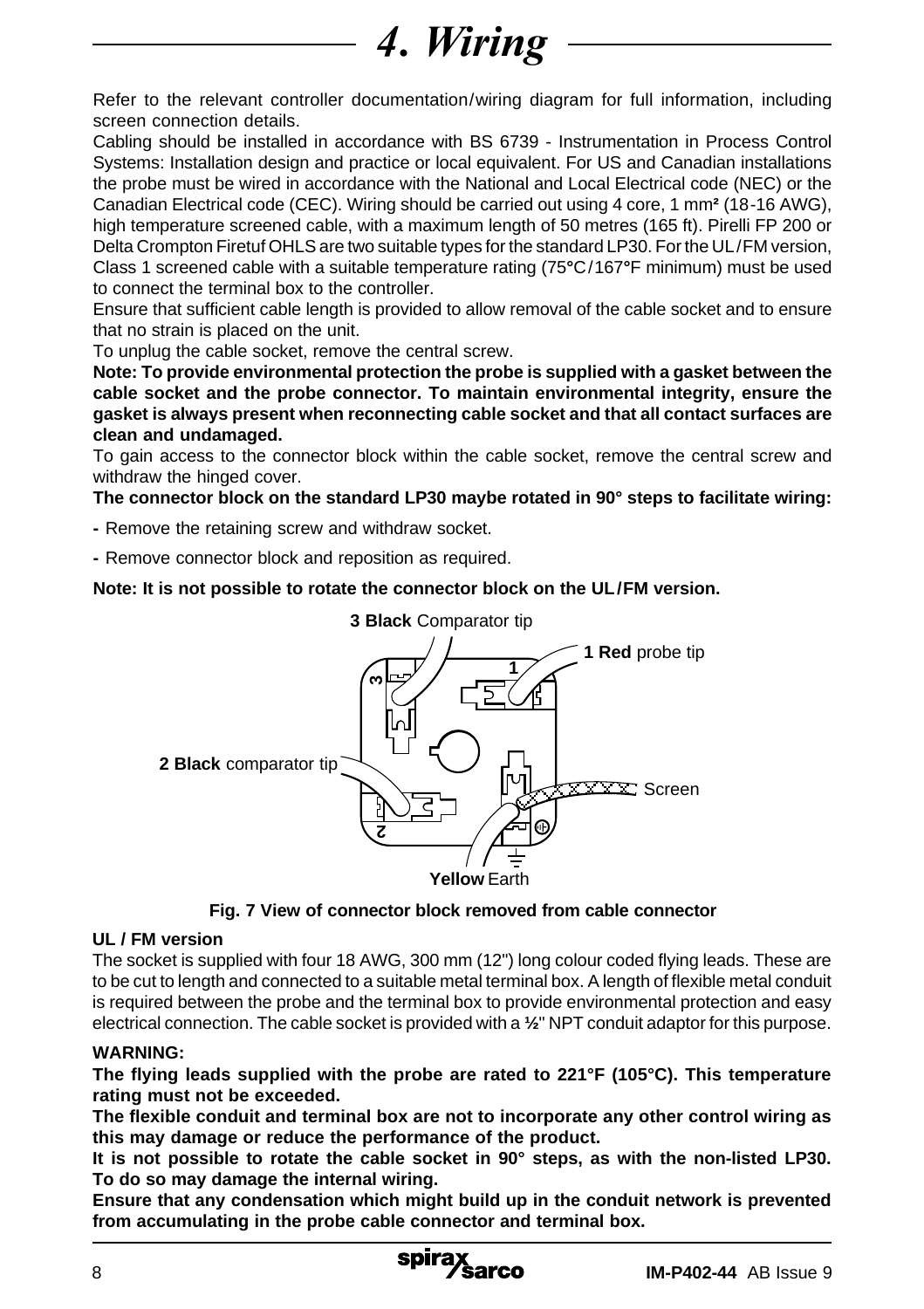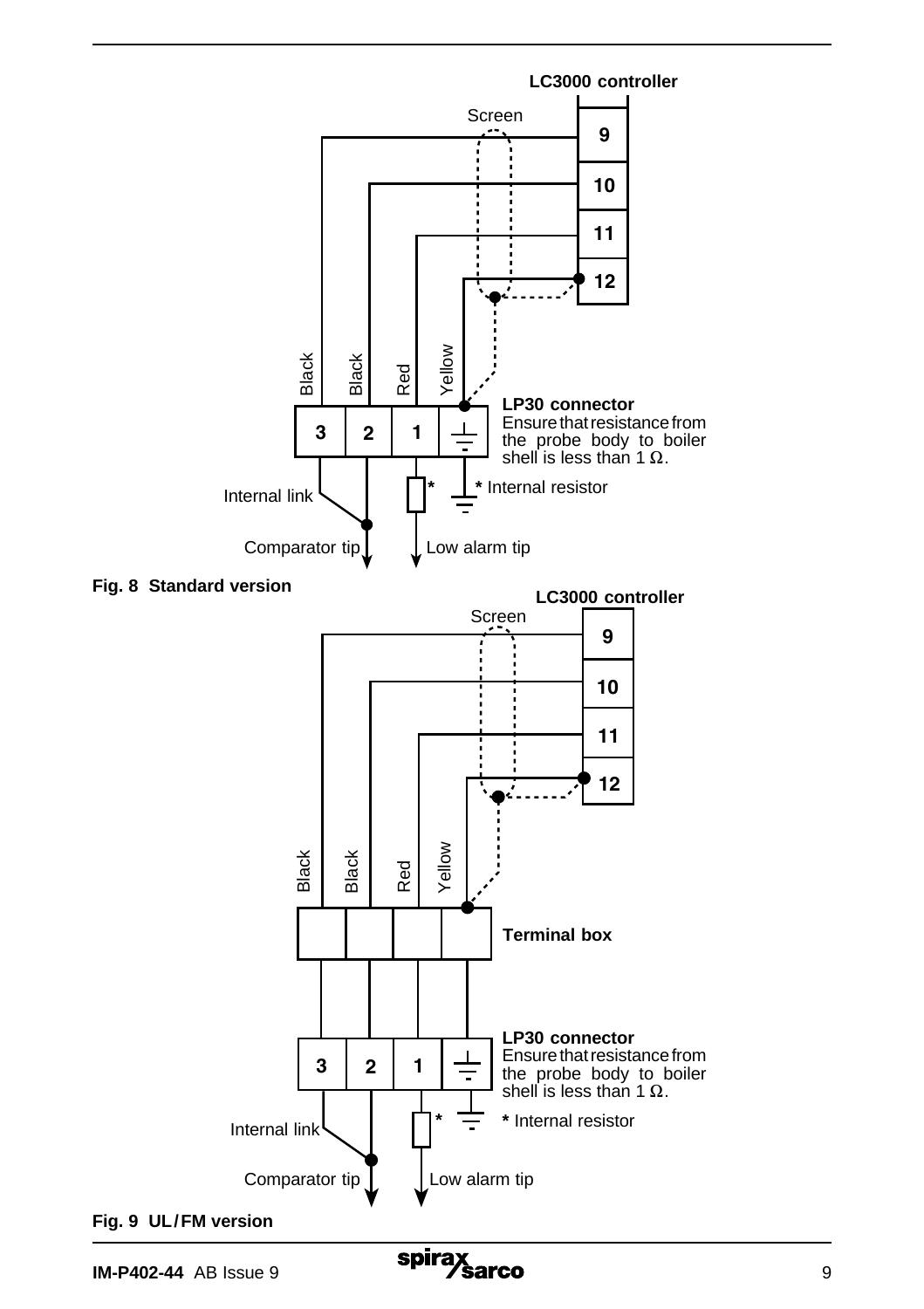## 5. Probe clearance test procedure

## **5.1 Introduction**

To ensure safe, correct operation of the system, it is essential that the probe tip does not touch any part of the boiler or protection tube. Standards require that the probe tip has at least 14 mm  $(*)$  clearance.

This test confirms that the LP30 probe is installed correctly. The test must be done on initial installation, and each time the probe is removed from the boiler, e.g. for annual inspection. A pair of 'checking wires' are used in conjunction with an Insulation Resistance Tester (meter) to test if there is less than 14 mm (%s") radial clearance from the tip end. This is indicated by a 'short circuit' (i.e. a reading less than infinity).

When correctly carried out, the test will ensure that the final probe tip position is at least 14 mm (%6") from the protection tube. See Fig. 10.

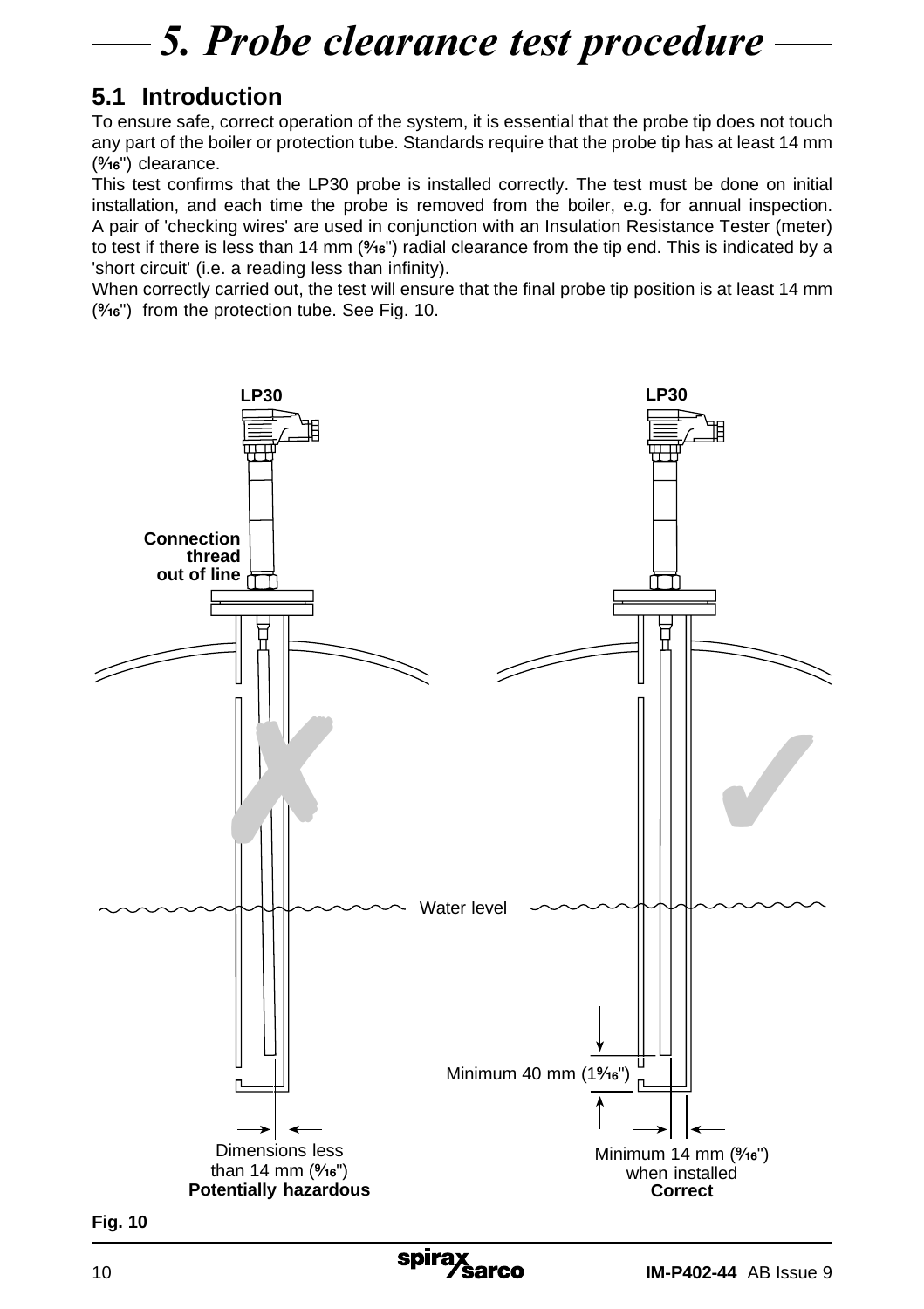## **5.2 Test method**

- **1.** Drain water level to at least 50 mm (2") below alarm level and vent boiler or vessel to atmosphere.
- **2.** Remove probe (if installed) and fit a pair of checking wires to the end of the probe tip, 90**°** relative to each other and a maximum 10 mm  $(3/8)$  from the tip end - see Figs. 11 and 12.
- **3.** Carefully pass probe through screwed connection and into the protection tube. The checking wires will deflect to allow them to pass through, and then spring back to their original positions.
- **4.** Screw down probe by hand, without using PTFE tape.
- **5.** Attach the earth lead of the meter to the boiler and the live lead to pin 1 of the probe connector. Check the contact to boiler with the meter.
- **6.** Activate meter and observe display. Slowly unscrew probe one full turn (without unduly rocking the probe).
- **7.** If no short circuit is found, disconnect the meter leads, unscrew and withdraw the probe, taking care not to catch the checking wires on the underside of the screwed connection.
- **8.** Remove checking wires and install probe as described in Section 3, 'Installation'.
- **9.** Low alarms must be functionally tested by lowering the water level before the boiler is allowed to run unsupervised. Separate literature describes this procedure.

**10.** Complete the clearance record sheet (see page 12 and 13).

**WARNING: It is essential to remove the checking wires from the probe before commissioning the boiler or vessel. Failure to do this could lead to the low alarms not working.**

If a short circuit was found during the test then further investigation is needed. Some possible reasons are listed below:

- **-** Probe tip bent or not attached properly.
- **-** Protection tube and/or screwed connection out of alignment.
- **-** Protection tube not of large enough bore and/or not deep enough (the tube should be at least 40 mm (1%%") deeper internally than the end of the probe, see Fig. 10).

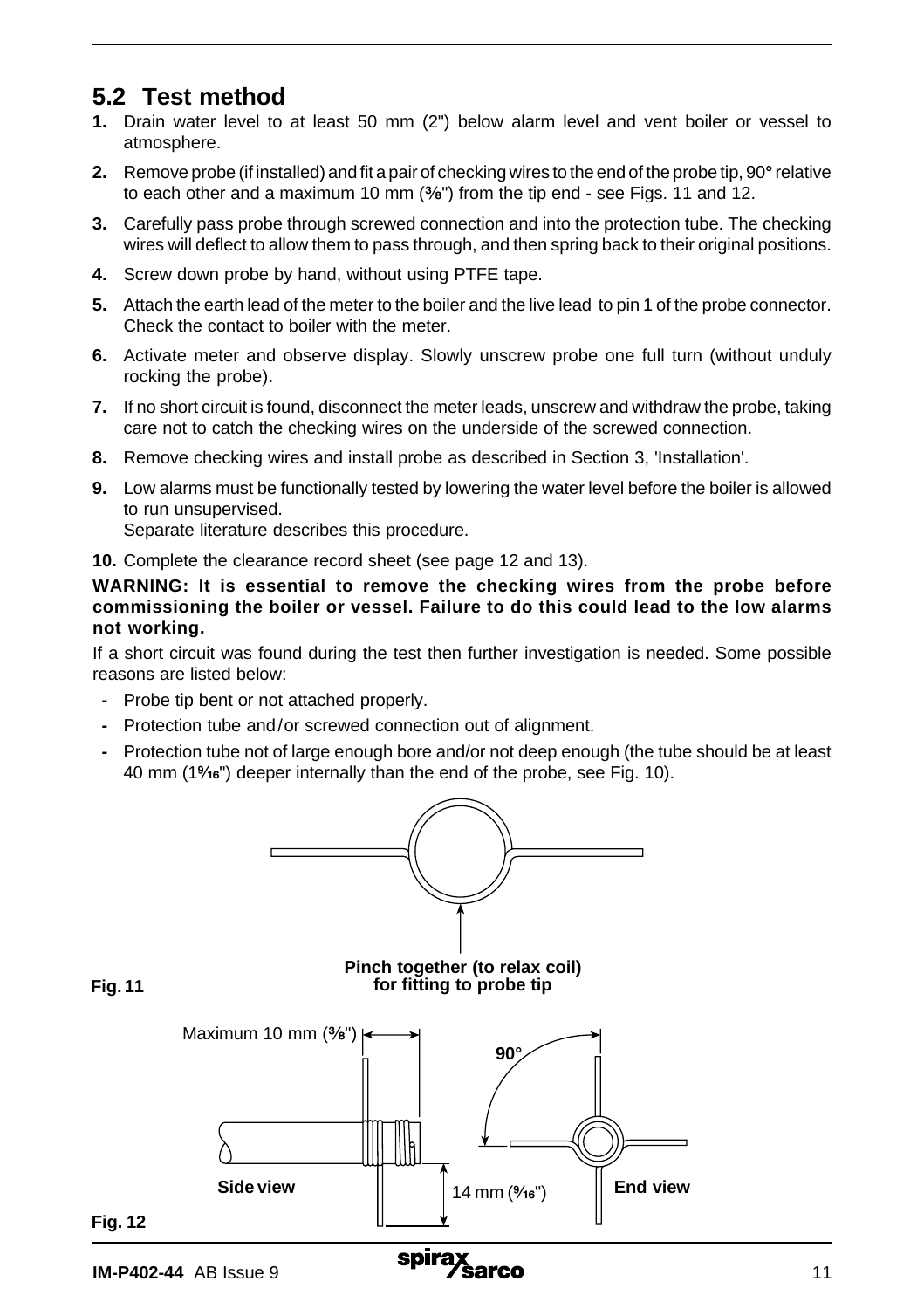## **5.3 Probe clearance record sheet**

We strongly recommend that a record of the probe clearance test is kept, and a sheet is provided for this purpose. This must be completed each time the probe is fitted/refitted.

#### **How to complete the sheet:**

- **Date:** The date the test procedure was carried out.
- **Reason for test:** Initial installation or annual inspection
- Clearance 14 mm (%<sup>8</sup>16"): A signature in this box signifies the test has been successfully completed, verifying the tip clearance is greater than  $14$  mm ( $\frac{9}{16}$ ").
- **-** The (competent) person who did the tests must sign this box.

| Date | Reason for test |  |
|------|-----------------|--|
|      |                 |  |
|      |                 |  |
|      |                 |  |
|      |                 |  |
|      |                 |  |
|      |                 |  |
|      |                 |  |
|      |                 |  |
|      |                 |  |
|      |                 |  |
|      |                 |  |
|      |                 |  |
|      |                 |  |
|      |                 |  |
|      |                 |  |
|      |                 |  |
|      |                 |  |
|      |                 |  |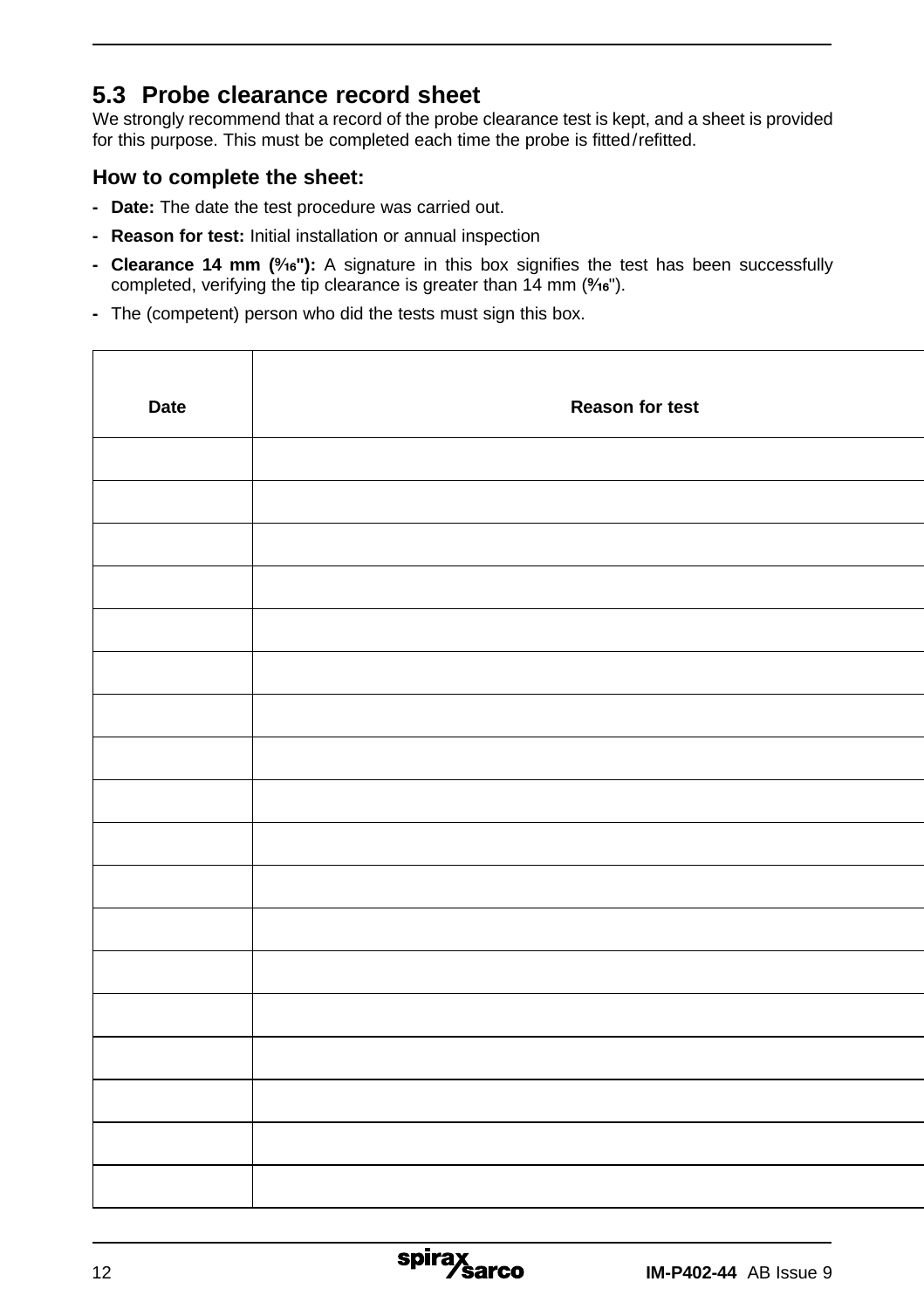- **WARNING: It is essential to remove the checking wires from the probe before commissioning the boiler or vessel. Failure to do this could stop the low water alarms operating.**
- **-** The person who removes the checking wires must sign the record sheet to verify that this has been completed.
- **Independent assessor:** It is strongly recommended that an independent person (who might be an Insurance Inspector, for example) verifies:
- **-** That the test has been carried out.
- **-** That the checking wires have been removed.
- **-** That the record sheet has been correctly completed by a competent person.

| <b>Verification Signatures</b>      |                              |                         |  |
|-------------------------------------|------------------------------|-------------------------|--|
| Clearance<br>14 mm (%e")<br>or more | Checking<br>wires<br>removed | Independent<br>assessor |  |
|                                     |                              |                         |  |
|                                     |                              |                         |  |
|                                     |                              |                         |  |
|                                     |                              |                         |  |
|                                     |                              |                         |  |
|                                     |                              |                         |  |
|                                     |                              |                         |  |
|                                     |                              |                         |  |
|                                     |                              |                         |  |
|                                     |                              |                         |  |
|                                     |                              |                         |  |
|                                     |                              |                         |  |
|                                     |                              |                         |  |
|                                     |                              |                         |  |
|                                     |                              |                         |  |
|                                     |                              |                         |  |
|                                     |                              |                         |  |
|                                     |                              |                         |  |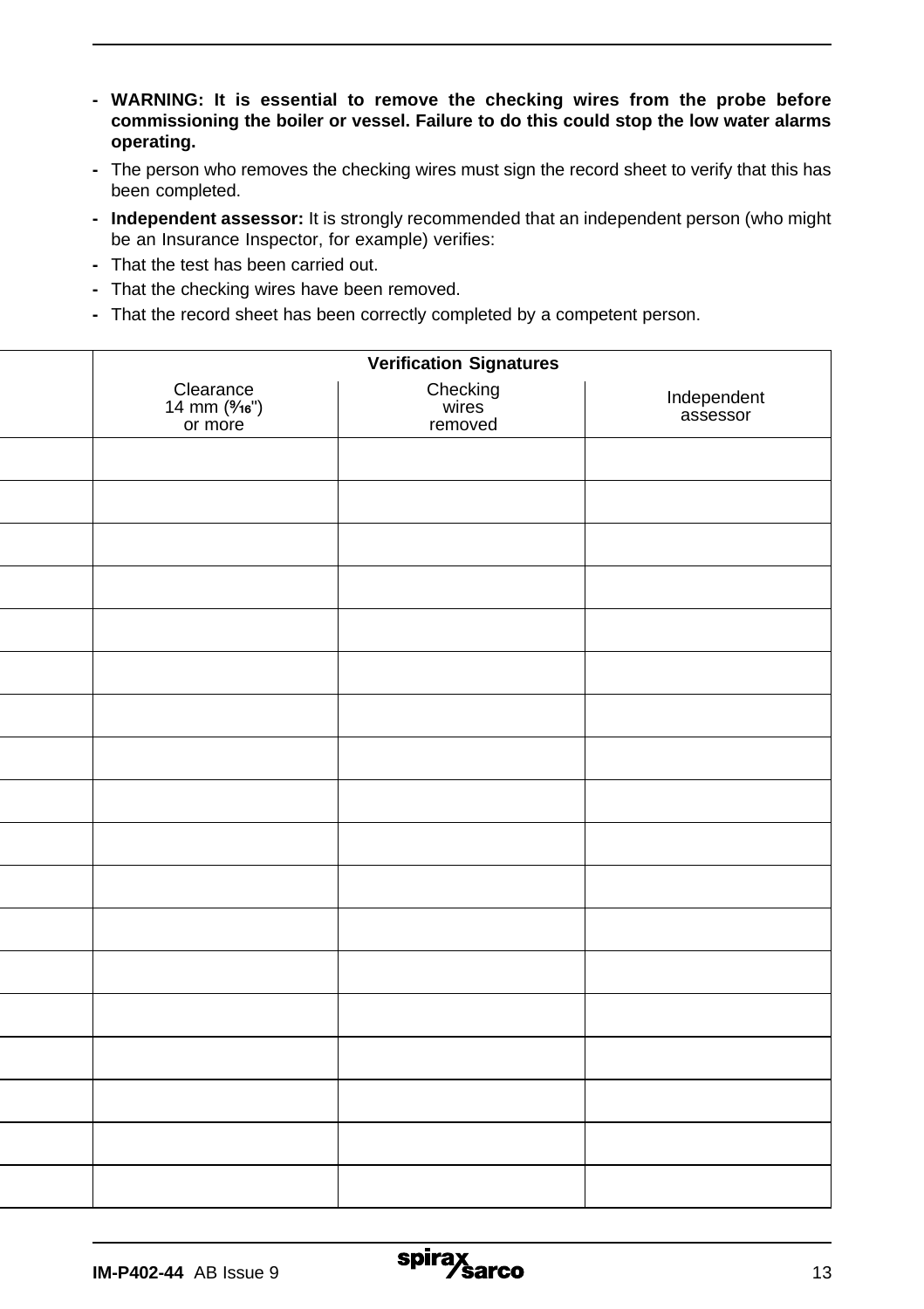## 6. Maintenance

No special maintenance is required, apart from an annual inspection and cleaning of the probe assembly. It is particularly important to clean the threaded contact surfaces between the tip extension and the probe central electrode (use fine abrasive paper). More frequent cleaning is recommended where the quality of boiler water might cause a build-up of insulative scale or oxide on the probe.

Boiler water level controls, however, do require regular testing and inspection. For specific testing instructions for Spirax Sarco systems please see separate literature.

- 7. Spare parts

| <b>Available spares</b>       |                   |                   |  |  |
|-------------------------------|-------------------|-------------------|--|--|
| LP30 tip retaining pins       | Stock No. 4024780 | Pack of 10        |  |  |
| <b>Clearance checking set</b> | Stock No. 4024781 | 1 set (2 springs) |  |  |

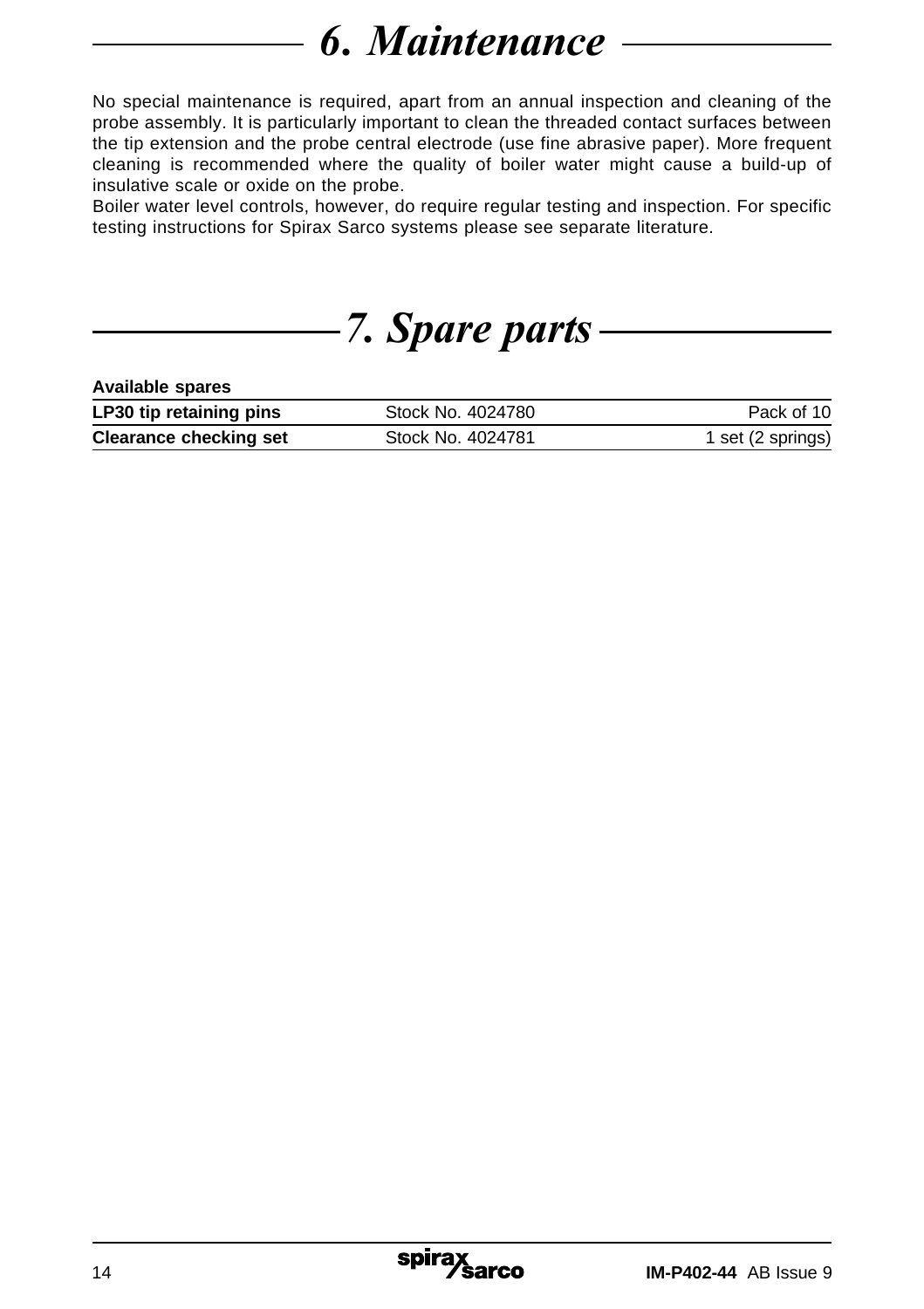